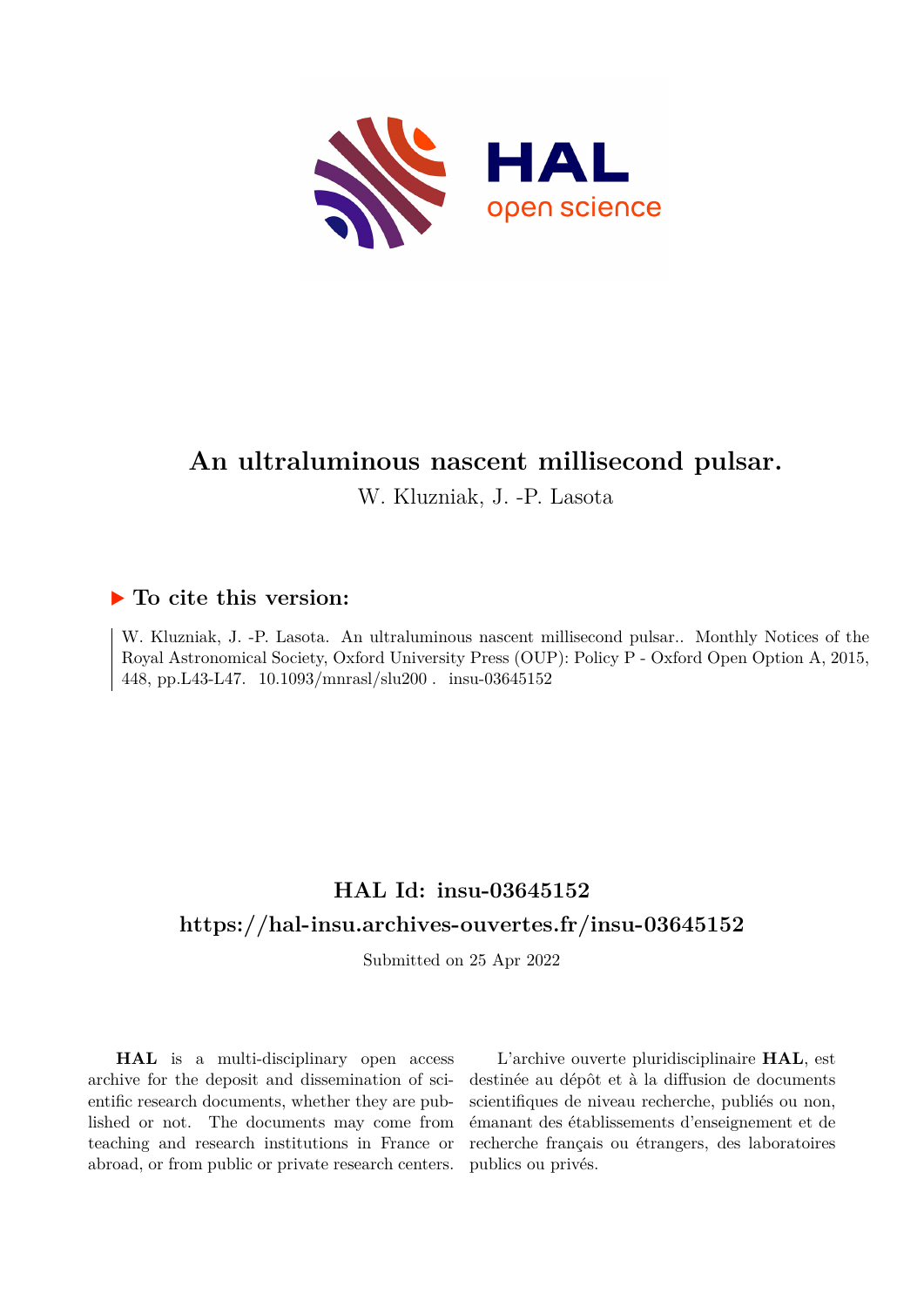# **An ultraluminous nascent millisecond pulsar**

# Włodek Kluźniak<sup>1\*</sup> and Jean-Pierre Lasota<sup>1,2,3</sup>

<sup>1</sup>*Copernicus Astronomical Center, ul. Bartycka 18, PL 00-716 Warszawa, Poland* <sup>2</sup>*CNRS, UMR 7095, Institut d'Astrophysique de Paris, 98bis Bd Arago, F-75014 Paris, France* <sup>3</sup>*Sorbonne Universites, UPMC Univ Paris 06, UMR 7095, 98bis Bd Arago, F-75014 Paris, France ´*

Accepted 2014 December 11. Received 2014 November 24; in original form 2014 November 4

### **ABSTRACT**

If the ultraluminous source (ULX) M82 X-2 sustains its measured spin-up value of  $\dot{v} = 10^{-10} \text{ s}^{-2}$ , it will become a millisecond pulsar in less than 10<sup>5</sup> yr. The observed (isotropic) luminosity of  $10^{40}$  erg s<sup>-1</sup> also supports the notion that the neutron star will spin up to a millisecond period upon accreting about  $0.1 M_{\odot}$  – the reported hard X-ray luminosity of this ULX, together with the spin-up value, implies torques consistent with the accretion disc extending down to the vicinity of the stellar surface, as expected for low values of the stellar dipole magnetic field ( $B \lesssim 10^9$  G). This suggests a new channel of millisecond pulsar formation – in high-mass X-ray binaries – and may have implications for studies of gravitational waves, and possibly for the formation of low-mass black holes through accretion-induced collapse.

**Key words:** accretion: accretion discs – gravitational waves – magnetic fields – stars: black holes – stars: neutron – pulsars: individual: NuSTAR J095551+6940.8.

#### **1 INTRODUCTION**

The unexpected discovery of a 1.37 s pulsation in the M82 X-2 ultraluminous source (Bachetti et al. 2014) invites a reevaluation of common assumptions about the nature of ultraluminous sources (ULXs) and the evolutionary paths of pulsars.

ULXs were universally considered to be accreting black holes, most likely ∼10 M<sub> $\odot$ </sub> ones in a binary with a high-mass companion, with some sources possibly harbouring 'intermediatemass' ∼10<sup>2−3</sup> M<sub>○</sub> black holes (King et al. 2001; Roberts 2007). Their high luminosity was thought to imply that if the X-ray source is of typical stellar mass, the emission should be beamed, perhaps in an accretion funnel.

*Chandra* discovery of a population of ULXs with lifetimes  $\lesssim$ 10<sup>7</sup> yr in the Cartwheel galaxy suggests that ULXs should be high-mass X-ray binaries (HMXBs; King 2004), so ∼10 M<sub>O</sub> black holes seemed to be the preferred model. However, not all HMXBs are black hole systems: (non-ULX) binaries composed of a neutron star and a massive stellar companion are routinely observed, both in detached systems (e.g. Be binaries; Reig 2011) and semidetached systems (accretion powered X-ray pulsars; van Paradijs & McClintock 1995).

Bachetti et al.  $(2014)$  report a  $P = 1.37$  s pulsar in M82 X-2, which is spinning up at the rate  $\dot{P} = -2 \times 10^{-10}$ , and whose emission shows a 2.5-d sinusoidal modulation, interpreted as the orbital motion of the X-ray source revolving around a  $>5 M_{\odot}$  companion. Clearly, this ULX is a neutron star HMXB. Only a few weeks earlier, a nearby source M82 X-1 was reported to exhibit a 5 Hz frequency,

interpreted at the time as a high-frequency QPO in an  $\sim$ 400 M<sub>∩</sub> black hole (Pasham, Strohmayer & Mushotzky 2014); one wonders whether the 5 Hz frequency could instead have been a harmonic of a 0.6 s pulsar, so that both ULXs in M82 might be harbouring a neutron star. If, instead, M82 X-1 is indeed an intermediate-mass black hole, one would expect the similarity of X-ray properties of the two sources to imply that the non-pulsed emission from M82 X-2 originates in the accretion disc, as it must in the (presumed) black hole M82 X-1.

In their discussion, Bachetti et al. (2014) assume the pulsar NuSTAR J095551+6940.8 to be a run-of-the-mill accretionpowered neutron star pulsar endowed with a  $10^{12}$  G magnetic field (dipole moment  $\mu = 10^{30}$  G cm<sup>3</sup>). In our view, such an assumption is difficult to reconcile with the data. A dipole moment this strong would disrupt the accretion disc at a large distance (about 100 stellar radii) from the neutron star. However, while the measured spin-up rate is uncommonly high, the ratio of the measured value of the frequency derivative to the luminosity ( $L_X \approx 10^{40}$  erg s<sup>-1</sup>) is incompatible with a large lever arm of the accretion torque typical of X-ray pulsars (such as Her X-1), where the lever arm corresponds to the magnetic radius  $\sim 10^8 - 10^9$  cm. Moreover, for an inner disc radius so large, the disc emission would be in soft X-rays, implying that on this hypothesis the hard X-ray luminosity observed by *NuS-TAR* cannot originate in the accretion disc – the observed luminosity would have to originate in the polar accretion column close to the neutron star surface, making any similarity of the unpulsed X-ray emission to that of black hole ULXs purely fortuitous.

Future observations will show whether the current spin-up rate is secular. However, at present there is no compelling reason to assume that the large spin-up torques present in the system today are going to be displaced by equally large spin-down torques in

E-mail: [wlodek@camk.edu.pl](mailto:wlodek@camk.edu.pl)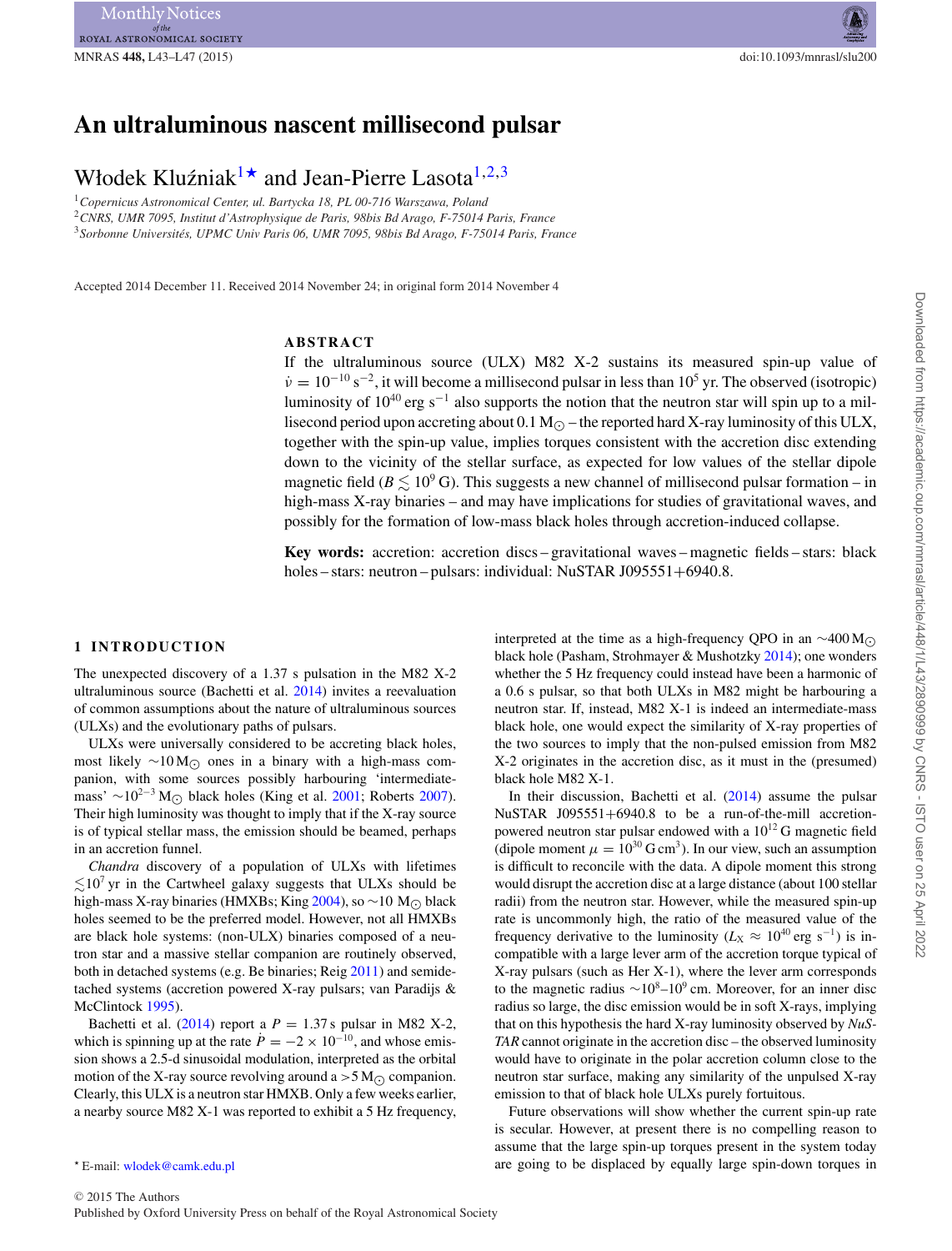the foreseeable future. If the current properties of the system were extrapolated into the future, one would conclude that the pulsar will be spun up to millisecond periods already upon accreting ∼0.1 M<sub>☉</sub>,<br>which is a small fraction of the dance star's mass which is a small fraction of the donor star's mass.

At the current spin-up rate,  $v = -P/P^2 = 10^{-10}$  s<sup>-2</sup>, the ultraluminous pulsar would become a millisecond pulsar in less than 100 000 yr:  $v = T\dot{v} = 300$  Hz in  $T = 10^5$  yr. Subsequent evolution of the system depends on how successful the neutron star is in expelling the mass and angular momentum transferred from the companion – the system could become a millisecond accreting pulsar, it could become a radio pulsar ablating its companion (a 'black widow' progenitor), or it could end as a black hole binary, possibly a ULX, upon accretion induced collapse of the neutron star.

#### **2 SPINUP OF THE ULTRALUMINOUS PULSAR M82 X-2**

A remarkable feature of ULXs is, of course, their large luminosity. It is even more remarkable now that the compact source has been identified as a pulsar, as this would imply an  $\sim$ 1.4 M<sub>O</sub> mass and an apparent (isotropic) luminosity a hundred times the Eddington value,  $L_X \approx 10^2 L_{\text{Edd}}$ . However, for this ULX pulsar the most striking feature is its measured spin-up rate. On the one hand, in absolute terms, the spin-up rate  $\dot{v} = 10^{-10} \text{ s}^{-2}$  is orders of magnitude higher than the values measured in the usual accretion powered X-ray pulsars, e.g.  $3.7 \times 10^{-13}$  s<sup>-2</sup> in Her X-1, or  $7 \times 10^{-12}$  s<sup>-2</sup> in Cen X-3 (Bildsten et al. 1997; Ziółkowski 1985). On the other hand, the spin-up to luminosity ratio  $10^{-50}$  (erg s)<sup>-1</sup> is an order of magnitude lower than the typical ratio observed in the X-ray pulsars.

It is this ratio,  $\dot{v}/L_{\rm X} = 10^{-50}$  (erg s)<sup>-1</sup>, which makes an interpretation of the data in terms of a strongly magnetized X-ray pulsar quite challenging. One would need to find a model in which the accretion disc, even though truncated<sup>1</sup> close to the corotation radius at the current period (at  $r \approx r_{\rm co} = 2 \times 10^8$  cm), would be very luminous in hard X-rays but relatively little mass were accreted on to the neutron star (so that the torque be low). One difficulty with such a scenario is purely empirical: the effective temperature (Shakura & Sunyaev 1973) of such a disc,  $T \approx [L_D/(\sigma \pi r_{\rm co}^2)]^{1/4}$  should be one-third the value of the temperature for an Eddington luminosity disc extending to the surface of the neutron star, i.e. no more than 1 keV. The large flux observed by *NuSTAR* in the 3–30 keV range makes this unlikely.

Further, to have most of the luminosity coming from the disc with an inner edge at approximately  $r_{\rm co} = 2 \times 10^8$  cm, one would have to have a model in which the mass accretion rate<sup>2</sup> through the disc terminating at ∼100 stellar radii from the neutron star,  $M_{\rm D} \gtrsim L_{\rm D} r_{\rm co}/(GM)$ , would have to be  $>10^4$  the Eddington value (for  $L_D \approx 10^2 L_{\text{Edd}}$ ), corresponding to a mass transfer rate from the companion >10<sup>-4</sup> M<sub> $\odot$ </sub> yr<sup>-1</sup>.

In view of these difficulties, we will start our discussion of the spin-up torques by examining the most conservative model of

NuSTAR J095551+6940.8, a disc extending essentially to the surface of the neutron star.

## **3 SPIN -UP OF AN ULTRALUMINOUS WEAKLY MAGNETIZED NEUTRON STAR**

Neglecting the dynamical influence of magnetic fields (dipole magnetic field at the stellar surface of  $\sim$ 10<sup>9</sup>G or less), one expects the accretion disc in a semidetached neutron star binary to extend to the surface of the star or to terminate between the marginally stable and marginally bound orbit, depending on the accretion rate and the compactness of the star.

Let us estimate the expected isotropic emission  $L_X$  associated with the spin-up rate of the neutron star in such a situation, assuming canonical neutron star parameters: mass  $M = M_0 \equiv 1.4 \text{ M}_{\odot}$ , radius<br> $R = R_0 = 10 \text{ km}$ , and magnetic finantia  $I = I_0 = 10^{45}$ , and  $I_0 = 10^{45}$  $R = R_0 \equiv 10$  km and moment of inertia  $I = I_0 \equiv 10^{45}$  g cm<sup>2</sup>. In the next section we will place constraints on these parameters derived from the observed properties of M82 X-2.

For a slowly spinning pulsar, the Schwarzschild metric is an excellent approximation, and as the marginally stable orbit (ISCO) is at  $r_{\text{ms}} = 6GM_0/c^2 = 13 \text{ km} > R_0$ , we can take the rate of accretion of angular momentum to be

$$
\dot{J}_0 \equiv \dot{M}c \times r_{\rm ms}/\sqrt{3},\tag{1}
$$

assuming Keplerian motion in the marginally stable orbit. Here, and elsewhere,  $\dot{M}$  is the mass accretion rate on to the neutron star. The related spin-up rate is

$$
\dot{\nu}_0 = \frac{\dot{J}_0}{2\pi I_0}.
$$
\n(2)

Taking  $\dot{v}_0 = \dot{v} = 10^{-10} \text{ s}^{-2}$ , we obtain  $\dot{M} = 0.3 \times 10^{20} \text{ g s}^{-1} \approx$  $0.5 \times 10^{-6}$  M<sub>O</sub> yr<sup>-1</sup> corresponding to the luminosity  $L_0 =$ <br>  $0.5 \times 10^{40}$  = 1.1.1  $GM\dot{M}/R_0 = 0.5 \times 10^{40}$  erg s<sup>-1</sup>, which compares very favourably with the (isotropic) luminosity inferred from the observations  $L_X = 10^{40}$  erg s<sup>-1</sup>. We have ignored the modest redshift correction to  $L_0$ , of magnitude  $[1 - 2GM_0/(R_0c^2)] \sim 0.7$ , since about one half of the power is released at larger radii in the accretion disc. Thus, we see that the observed luminosity is a direct consequence of mass accretion on to the surface of a neutron star at the rate necessary to explain the spin-up rate with a lever arm approximately equal to the stellar radius.

## **4 NATURE OF THE ULTRALUMINOUS PULSAR M82 X-2**

In the previous section, we used canonical values for the neutron star parameters to infer that there is no evidence of a strong magnetic field in the spin-up behaviour of the M82 X-2 source, and no compelling reason to expect the accretion torque to change in the future.

Had we assumed a strong magnetic field that terminates the disc far above the stellar surface (i.e. at  $r \gtrsim 100R_0$  for  $B \gtrsim 10^{12}$  G), the mass accretion rate corresponding to the same torque would have been lower by a factor  $\sqrt{r_{\rm ms}/r}$  < 0.1 decreasing the luminosity released at the surface by a factor of 10. It is hard to see how this deficit in hard X-ray luminosity could be made up by the disc. As remarked in Section 2, at such large distances from the neutron star, the disc should be emitting soft X-rays, at most. In other words, if the disc terminates far above the stellar surface, the mass accretion rate inferred from the luminosity would have been the same (assuming isotropic emission), but the torques would be enhanced by a factor  $\sqrt{r/r_{\rm ms}} > 10$ , leading to a spin-up rate much larger

<sup>&</sup>lt;sup>1</sup> So that, according to the criticized model, in the near future the torque on the neutron star could undergo a reversal of sign owing to magnetic interactions (Pringle & Rees 1972; Rappaport & Joss 1977; Kluzniak & ´ Rappaport 2007, and references therein).

<sup>2</sup> According to the Shakura & Sunyaev (1973) model (see also King 2009) of super-Eddington discs, the luminosity increases only logarithmically with the mass accretion rate. If this model were applicable to the current situation,  $\dot{M}_{\rm D}$  would have to be much higher than  $10^{-4}$  M<sub>O</sub> yr<sup>-1</sup>. On the other hand, this model neglects advection of energy which may play a crucial role in the accretion rate radial distribution (e.g. Sadowski et al. 2014).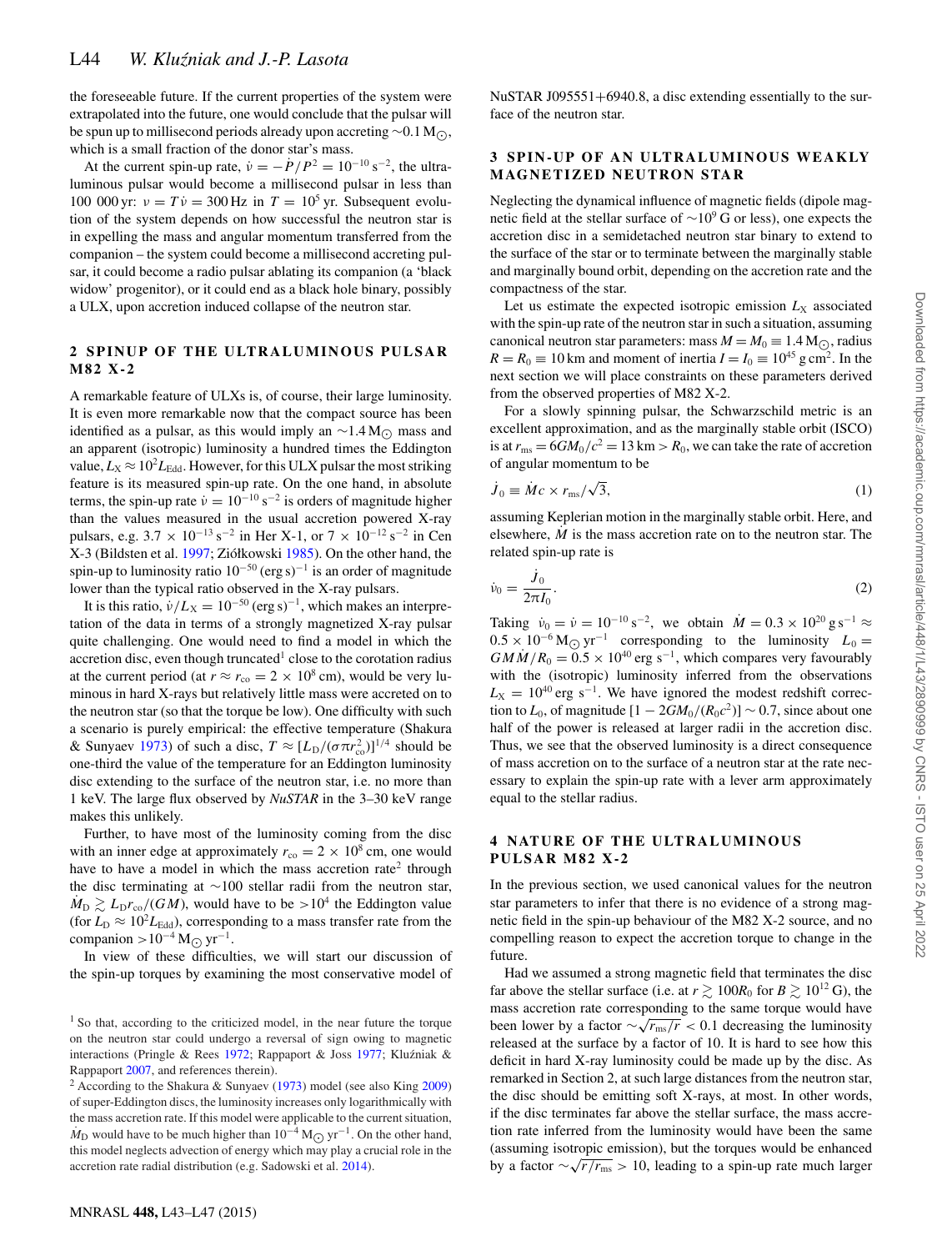.

than the observed one. One could argue that the accretion torques could be compensated by magnetic torques transmitting angular momentum back to the accretion disc, but it would be an unexplained coincidence that the difference of two larger torques results in a value exactly matching the one corresponding to  $r \approx R$ .

So far we have ignored possible beaming of radiation. We now allow this possibility with no theoretical prejudice as to its origin. We would like to examine the constraints on the compact source imposed by the observations of the M82 X-2 pulsar. The period alone,  $P = 1.37$  s rules out white dwarfs and less compact stars (Thorne & Ipser 1968), and imposes a lower limit to the mean density of the compact object of  $\bar{\rho} > 10^8$  g cm<sup>-3</sup>, following from the mass-shedding limit  $\sqrt{4\pi G\bar{\rho}/3} > 2\pi/P$ . The coherent periodicity obviously rules out black holes. Of the astronomical objects known so far, only neutron stars are compatible with the measured period.

The question is whether we can determine the mass and radius of the (presumed) neutron star, as well as the accretion geometry. The simultaneous measurement of the luminosity of the source and its spin-up is quite constraining, although the radius cannot be determined separately from the mass at present.

For convenience, we will eventually parametrize the effective radius *r* corresponding to the torque lever arm with the radius of the marginally stable orbit in the Schwarzschild metric,  $r_{\text{ms}} = 6 \text{ G}M/c^2$ . Models of neutron stars give stellar radii very close to that value for most equations of state of dense matter (Kluźniak & Wagoner  $1985$ ; Cook, Shapiro & Teukolsky 1994), so  $r/r_{\text{ms}} \approx r/R$ . The luminosity expression will differ from the isotropic one by a beaming factor, *b* ≤ 1 and we will allow redshift corrections  $f_1(R)$  ∼ 1,

$$
bL_X = f_1(R)GM\dot{M}/R.
$$
\n(3)

Here,  $bL_X$  is the true luminosity. In addition to the 'material' torque corresponding to the advected angular momentum proportional to the product of  $M$  and of the specific angular momentum of the accreting matter, magnetic torques may be present. The latter may be of either sign, depending on the accretion geometry which is related to  $\dot{M}$  and the magnetic dipole moment. Indeed, observations of X-ray pulsars near equilibrium reveal periods of spin-up followed by periods of spin-down at comparable rates (Bildsten et al. 1997). We are going to parametrize the total torque acting on the neutron star by an effective radius corresponding to the total torque divided by the orbital specific angular momentum at that radius times  $\dot{M}$ :

$$
\tau = f_2(r)\sqrt{GMr}\dot{M},\tag{4}
$$

with  $f_2(r)$  describing relativistic corrections. The specific angular momentum value,  $J_0$ , for test particles in the marginally stable orbit is recovered with  $r = r_{\text{ms}}$  and  $f_2(r) = \sqrt{2}$ . The moment of inertia of the neutron star can be written as

$$
I = \beta M R^2,\tag{5}
$$

with  $\beta \approx 0.3$  (Urbanec, Miller & Stuchlík 2013). Applying the torque to the star,

$$
\tau = 2\pi \dot{\nu} I,\tag{6}
$$

we obtain

$$
MR = \frac{f_2(r)}{\beta c f_1(R)} \frac{bL_X}{2\pi \nu} \sqrt{\frac{rc^2}{GM}}.
$$
 (7)

Putting  $f_2/(\sqrt{6}\beta f_1) \approx 1$  one gets

$$
\frac{b^2r}{r_{\text{ms}}} \approx 0.4 \left(\frac{R}{R_0}\right)^2 \left(\frac{\dot{\nu} \times 10^{50} \text{ erg s}}{L_{\text{X}}}\right)^2 \left(\frac{M}{1.4 \text{ M}_{\odot}}\right)^2.
$$
 (8)

Several conclusions can be drawn from this equation, which can also be written in the form

$$
\frac{rr_{\rm ms}}{R^2} \approx \left(\frac{\dot{v} \times 10^{50} \,\rm erg \,s}{bL_{\rm X}}\right)^2 \left(\frac{M}{1.4 \,\rm M_{\odot}}\right)^4
$$

First, if there is no strong beaming, i.e.  $b \sim 1$ , applying an accretion torque corresponding to an inner disc radius far above the stellar surface,  $r \gg R$ , would imply a large mass of the compact star, requiring an exotic model of dense matter. In the standard magnetized accretion powered pulsar models, the value of *r* is very close to the corotation radius. A constraint on *r* can then be translated into a corotation frequency, i.e. equilibrium rotation frequency of the pulsar. The largest measured (and already challenging nuclear theorists) neutron star mass (Demorest et al. 2010; Antoniadis et al.  $2013$ ) is  $M = 2 M_{\odot}$ , for which all theoretical models give  $R \ll r_{\rm ms}$ . Hence, for standard neutron stars we have an upper limit of  $r \ll 5r_{\rm ms}$ , corresponding to a corotation frequency of  $> 100$  Hz  $\times$  (2 M<sub>O</sub>/*M*).

Secondly, a small value of the beaming factor,  $b \ll 1$  could in principle allow large values for the inner radius of the accretion disc,  $r \sim b^{-2}r_{\text{ms}} \approx b^{-2}R$ , but the beaming could not be then provided by the accretion funnel postulated in other ULXs (e.g. King et al. 2001), the disc being here too far from the compact star to collimate the radiation. If one wanted to invoke beaming to reduce the luminosity of the source inferred from the observed flux, it would have to occur near the surface of the star, and yet allow for a large part of the flux to be unmodulated by the rotation of the neutron star.

One could invoke collimation by the magnetic field tube at the pole (perhaps a fan beam caused by radiation escaping sideways from the accretion column in a strong magnetic field; Gnedin  $\&$ Sunyaev 1973). A beaming fraction  $b \sim 10^{-1}$  would increase the magnetic truncation radius of the disc by the requisite factor of 100, and decrease the mass accretion rate inferred from the luminosity by a factor of 10. For the system at hand, this would imply a mass accretion rate  $b \times 10^{-6}$  M<sub>O</sub> yr<sup>-1</sup> = 10<sup>-7</sup> M<sub>O</sub> yr<sup>-1</sup> (which could be hard to understand in a system presumably undergoing unstable mass transfer through the Roche lobe, e.g. Tauris, Langer & Kramer 2011). However, to be consistent one should do the same for the ordinary X-ray pulsars, as it would otherwise be hard to see why increasing the luminosity should lead to increasingly beamed emission (lower values of *b*). For the ordinary X-ray pulsars the same beaming fraction,  $b = 0.1$ , would necessitate increasing the magnetic radius to the impossibly large value  $\approx 10^{10}$  cm, and decrease the typical mass transfer rate to  $10^{-11}$  M<sub> $\odot$ </sub> yr<sup>-1</sup>.

Further, there remains an improbable coincidence related to the one mentioned at the end of the second paragraph of this section. We are unaware of any mechanism which would relate the beaming factor to the inverse square root of the magnetic or corotation radius, as required by equation (8):  $b \approx (r_{\text{ms}}/r)^{1/2}$ .

#### **4.1 An ultraluminous accreting millisecond pulsar**

In view of the difficulties associated with the strongly magnetized pulsar model for NuSTAR J095551+6940.8, and the coincidences required to make it compatible with the observations, it seems much more natural to assume that *b* ∼ 1, implying that  $M \approx 1.4 M_{\odot}$ , and that the inner disc radius is comparable to the stellar radius  $r \sim R$  $\approx r_{\rm ms}$ , with no strong upper limits on the future spin frequency of the M82 X-2 neutron star.

The idea that accreting weakly magnetized neutron stars may exhibit pulsations in X-rays is not new, with the first such system, the 400 Hz SAX J1808.4−3658 pulsar, discovered more than a decade ago (Wijnands & van der Klis 1998). Of course, the known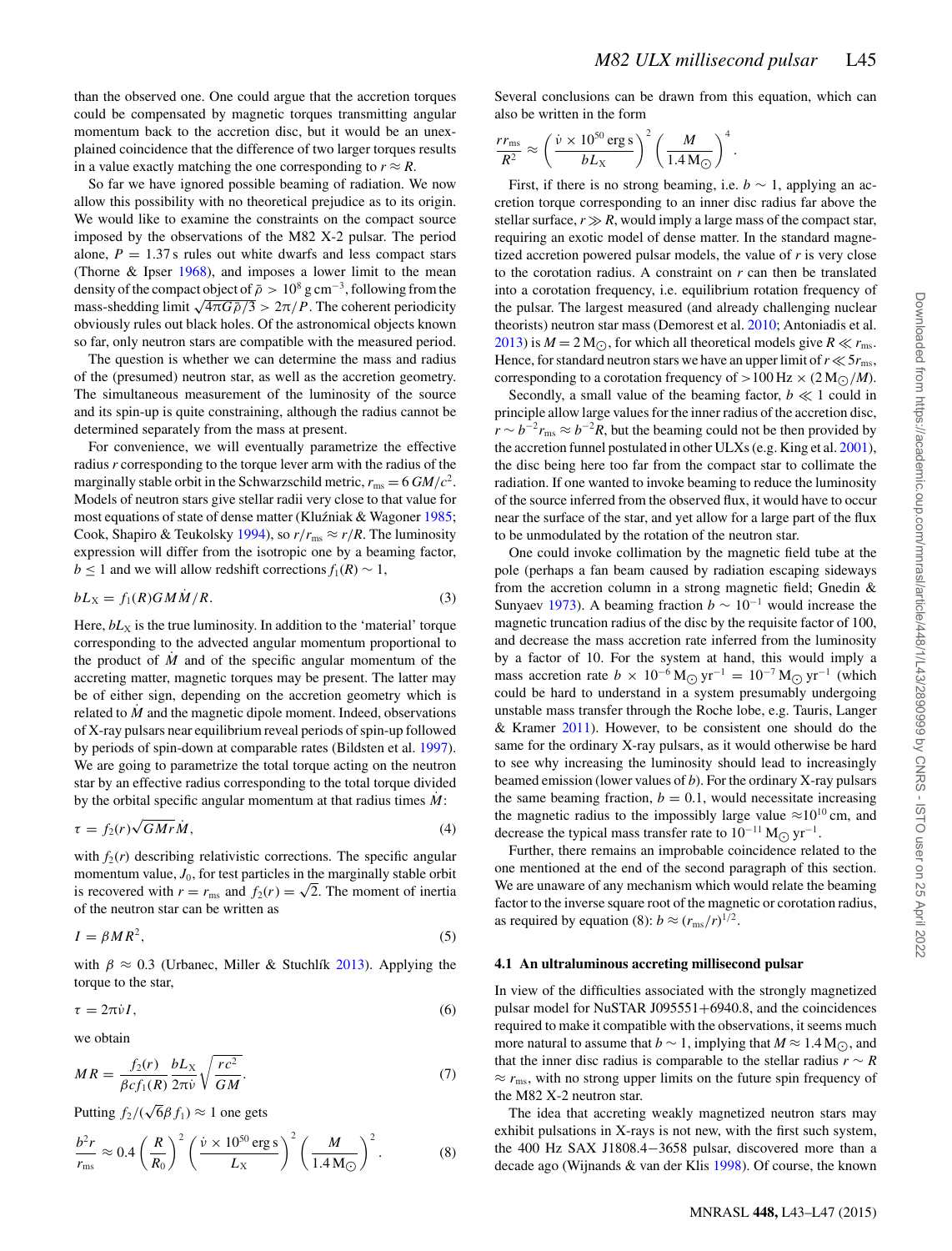accreting millisecond pulsars are not HMXBs, in fact the typical companion mass is  $\leq 0.1 \,\mathrm{M}_{\odot}$ . We take it as an empirical fact that accreting weakly magnetized neutron stars become X-ray pulsars under some conditions, presumably channelling a large part of the accretion flow to the magnetic poles. What these conditions need to be is an open theoretical question. Many LMXBs have accretion rates which are a large fraction of the Eddington limit value, and some of them exhibit transient pulsations (Galloway et al. 2007; Altamirano et al. 2008; Casella et al. 2008). At present, it is not known why millisecond accreting pulsars do not always exhibit their periodicity (pulsations), and whether this is related to the mass accretion rate. In particular, it is not known whether rapid rotation plays a role in the suppression of pulsations, i.e. whether or not weakly magnetized neutron stars are more likely to exhibit pulsations when rotating slowly.

Assuming that our suggestion of low magnetic field in the source is correct, is there any way for NuSTAR J095551+6940.8 to avoid being spun up to millisecond periods? The neutron star could not yet have accreted more than a small percentage of a solar mass (about  $10^{-3}$  M<sub> $\odot$ </sub> judging by its current period of 1.37 s), and will not accrete more than  $0.1 M_{\odot}$  before it is spun up to hectohertz frequencies. So unless it was formed as an unusually massive  $(2 M_{\odot})$ object, the neutron star is not going to collapse to a black hole before it becomes a millisecond pulsar.

One difficulty with our model of persistent spin-up is that we seem to be observing the pulsar in the first  $10^3$  yr of a  $10^5$  yr accretion episode, which on the face of it would correspond to one chance in a hundred. In view of the theoretical uncertainties discussed in the previous two paragraphs it is hard to reliably estimate the selection effects involved, i.e. over what fraction of the  $10<sup>5</sup>$  yr epoch of mass transfer the pulsar would be detectable (or even exist at all).

Another possible way to avoid spin up is to turn off accretion on to the star. This seems unlikely. With a companion so massive, and such a high luminosity at this orbital period the system is probably undergoing unstable mass transfer through Roche lobe overflow which is going to continue until the companion loses most of its mass. Of course, since the discovery of the first eclipsing pulsars, we know of systems where mass transfer (loss from the companion) occurs with no accretion on to the neutron star; however, this is an unlikely scenario for the binary at hand. Although, perhaps, at some point in time the pulsar could turn on in the radio, (i.e. become a radio pulsar if the mass transfer rate temporarily drops) as predicted theoretically (Kluźniak et al. 1988) and recently observed (e.g. Archibald et al. 2009; Bassa et al. 2014), it would take a very powerful radio pulsar indeed to expel from the system matter transferred at such a prodigious rate. Note that the known eclipsing pulsars that ablate their companions are in fact millisecond pulsars, and their companions have fairly low masses.

#### **4.2 Alternative pulsar models**

Several authors suggest a different model. Bachetti et al. (2014), Christodoulou, Laycock & Kazanas (2014), Ekşi et al. (2014) and Lyutikov (2014) assume that the M82 X-2 pulsar is close to spin equilibrium, and obtain ∼1–100 TG values for the magnetic field *B*. While this cannot be excluded with the present data (notwithstanding the improbable coincidences discussed above), we note that the assumption of equilibrium spin is notoriously unreliable as a predictor of magnetic dipole strength in massive binaries.

Several Be X-ray binaries exhibit observed cyclotron lines corresponding to a 3 TG field, and yet their periods span 3.5 orders of magnitude (Klus et al. 2014). If assumed to be in torque equilibrium, they should all have the same period, as the adopted torque model gives a one to one correspondence between the magnetic field strength and the equilibrium spin (the luminosity does not vary much from source to source in the sample). In other words, estimates of the magnetic field in the same sample, if based on the assumption that the observed period is the equilibrium one, would lead to the predicted *B*-field value being up to three orders of magnitude larger than the actually measured values (Klus et al. 2014).

#### **5 PAST AND FUTURE EVOLUTION OF THE ULTRALUMINOUS PULSAR**

The mass of the companion star of the M82 X-2 pulsar is (assuming the neutron star mass  $M = 1.4 M_{\odot}$ )  $M_2 > 5.2 M_{\odot}$ <br>(Dashatti at al. 2014). To assaid the namived west assertion (Bachetti et al. 2014). To provide the required mass accretion rate  $M \gtrsim 10^{-6} M_{\odot} \text{ yr}^{-1}$  the companion has to fill its Roche lobe. Since the ratio of the companion to the neutron star masses is *q*  $\equiv M_2/M > 1$ , the mass from the donor will be transferred on its thermal time-scale assuming its envelope is radiative. The evolution of such systems has been studied by King & Ritter (1999, see also King, Taam & Begelman 2000).

If the mass of the companion is not much higher than the lower limit of  $5.2 M_{\odot}$ , the past evolution of the system could be one con-<br>sident for intermediate mass  $X$  are higher (DAYPs). Converted sidered for intermediate-mass X-ray binaries (IMXBs). Generally speaking, no detailed calculation of the magnetic field origin in supernova explosions are available. Perhaps the different evolutionary scenario of HMXBs and of ULXs could be responsible for a lower field value in the M82 X-2 case than in the common HMXBs. Until now IMXBs were a theoretical concept thought unlikely to be observed because of the fairly brief fraction of their lifetime corresponding to episodes of high-mass transfer. However, observation of a ULX selects this very phase of rapid mass transfer. In particular, Case A of Roche lobe overflow of Tauris et al. (2011) corresponds to an ∼10<sup>5</sup> yr epoch of mass transfer in excess of  $10^{-6}$  M<sub>O</sub> yr<sup>-1</sup>. The progenitor would have been a  $\geq$  20 M<sub> $\odot$ </sub> primary with a  $\geq$  5 M $\odot$ secondary, the high-mass transfer phase occurring ∼100 million years after formation, following a common envelope phase and a supernova explosion, with the system evolving towards a neutron star – white dwarf binary (Tauris et al. 2011), a perfect progenitor for a 'black widow' pulsar ablating its companion (Eichler 1988; Fruchter, Stinebring & Taylor 1988; Kluźniak et al. 1988; Kluźniak, Czerny & Ray 1992), if the pulsar is ever spun up to a millisecond period.

However, because of the relatively high donor mass  $M_2 > 5$  M<sub> $\odot$ </sub> the future of the M82 X-2 binary is difficult to predict since it is unlikely that it will avoid the so-called delayed dynamical instability (e.g. Webbink 1977) when the companion star expands adiabatically in response to mass-loss. In principle, this should force the system to go through a second common envelope phase whose outcome is notoriously uncertain (Ivanova et al. 2013). On the other hand, King & Ritter (1999) notice that 'even very rapid mass transfer on to a neutron star does not necessarily result in a common envelope'.

Therefore, the future fate of the M82 X-2 accreting pulsar is also uncertain, and depends on the mass-loss and angular momentum loss from the system. Mass transfer of only  $0.2 M_{\odot}$  is in principle sufficient to spin up a weakly magnetized pulsar to 800 Hz, i.e. faster than any observed one, and of  $0.3 M_{\odot}$  to the mass-shedding limit. If mass transfer continues, the pulsar must lose angular momentum. If it is unable to transfer angular momentum outwards through the disc, or to lose it to a jet, it may become a powerful source of gravitational radiation (Wagoner 1984), until such time as mass accretion stops or, alternatively, the neutron star will collapse to a